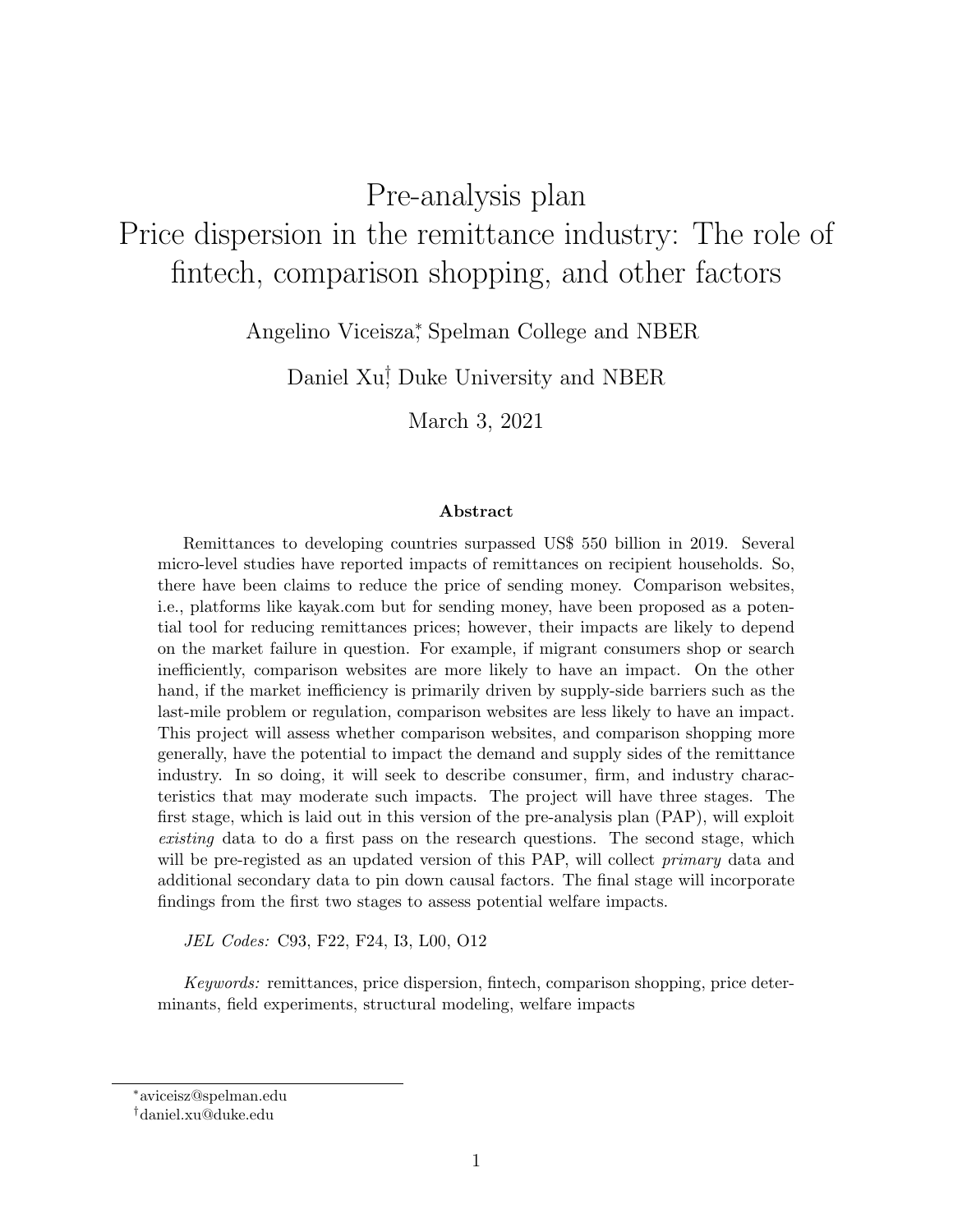### 1 Motivation and research questions

According to the Global Knowledge Partnership on Migration and Development (KNO-MAD), remittances to developing countries surpassed US\$ 550 billion in 2019. Several micro-level studies have reported impacts of remittances on recipient households, for example, [Brown](#page-8-0) [\(1994\)](#page-8-0) and [Finkelstein Shapiro and Mandelman](#page-9-0) [\(2016\)](#page-9-0) on entrepreneurship, [Adams](#page-7-0) [\(1998\)](#page-7-0) on agricultural assets, [Edwards and Ureta](#page-9-1) [\(2003\)](#page-9-1) and [Gyimah-Brempong and](#page-9-2) [Asiedu](#page-9-2) [\(2015\)](#page-9-2) on education, [Osili](#page-10-0) [\(2007\)](#page-10-0) on savings, [Amuedo-Dorantes and Pozo](#page-8-1) [\(2011\)](#page-8-1) on health, [Alcaraz et al.](#page-7-1) [\(2012\)](#page-7-1) on child labor, and [Riley](#page-10-1) [\(2018\)](#page-10-1) and [Lee et al.](#page-9-3) [\(2021\)](#page-9-3) on consumption. So, there have been claims to reduce the price of sending money. At the 2009 G8 summit in L'Aquila Italy, policymakers endorsed the objective of reducing the cost of remittance services by five percentage points in five years. As of the fourth quarter of 2020, the average price of sending US\$ 200 globally was 6.51 percent (KNOMAD's Remittance Prices Worldwide), compared to a target of three to five percent.

Comparison websites, i.e., platforms like kayak.com but for sending money, have been proposed as a potential tool for reducing remittances prices.<sup>[1](#page-1-0)</sup> For example, it has been argued that the creation of publicly available databases containing detailed information on the cost of sending remittances is one of the most efficient means to improve the transparency of the market and thus, reduce prices. Perhaps this is not surprising given the impacts that comparison websites have had in other industries, e.g., [Brown and Goolsbee](#page-8-2) [\(2002\)](#page-8-2) for insurance and [Scott Morton et al.](#page-10-2) [\(2015\)](#page-10-2) for travel. At the same time, the impacts of comparison sites are likely to depend on the market failure in question. For example, if migrant consumers shop or search inefficiently due to limited financial literacy (e.g., [Woodward and](#page-10-3) [Hall, 2012\)](#page-10-3) or asymmetric information about firms (e.g., [Nishida and Remer, 2018;](#page-10-4) [Luco,](#page-9-4) [2019\)](#page-9-4), comparison websites are more likely to have an impact. However, if the market inefficiency is primarily driven by supply-side barriers such as the last-mile problem or regulation, comparison websites are less likely to have an impact.

This project will assess whether comparison websites, and comparison shopping more generally, have the potential to impact the demand and supply sides of the remittance industry.[2](#page-1-1) In so doing, we will seek to describe consumer, firm, and industry characteristics that may moderate such impacts. Our research questions are as follows:

- 1. Demand-side
	- (a) Do comparison websites impact consumer outcomes? For example, i) consideration sets and search, i.e., the firms that are considered and their associated attributes such as price components (i.e., fee versus exchange rate) and trustworthiness; ii) ultimate choice of firm, amount sent, and prices paid; and iii) response to price changes, including switching between firms.
	- (b) Are the above impacts moderated by i) sender or recipient characteristics such as financial literacy and inclusion (e.g., ability to access electronic funds or mobile money) or other forms of comparison shopping (e.g., via phone or in person); ii)

<span id="page-1-1"></span><span id="page-1-0"></span><sup>&</sup>lt;sup>1</sup>See for example http://bit.ly/2zZIXJZ (accessed December 18, 2020).

<sup>&</sup>lt;sup>2</sup>This project is different from [Nakasone et al.](#page-9-5) [\(2020\)](#page-9-5), which uses eye-tracking data to assess whether migrants visually pay attention to information on a comparison site when searching across firms.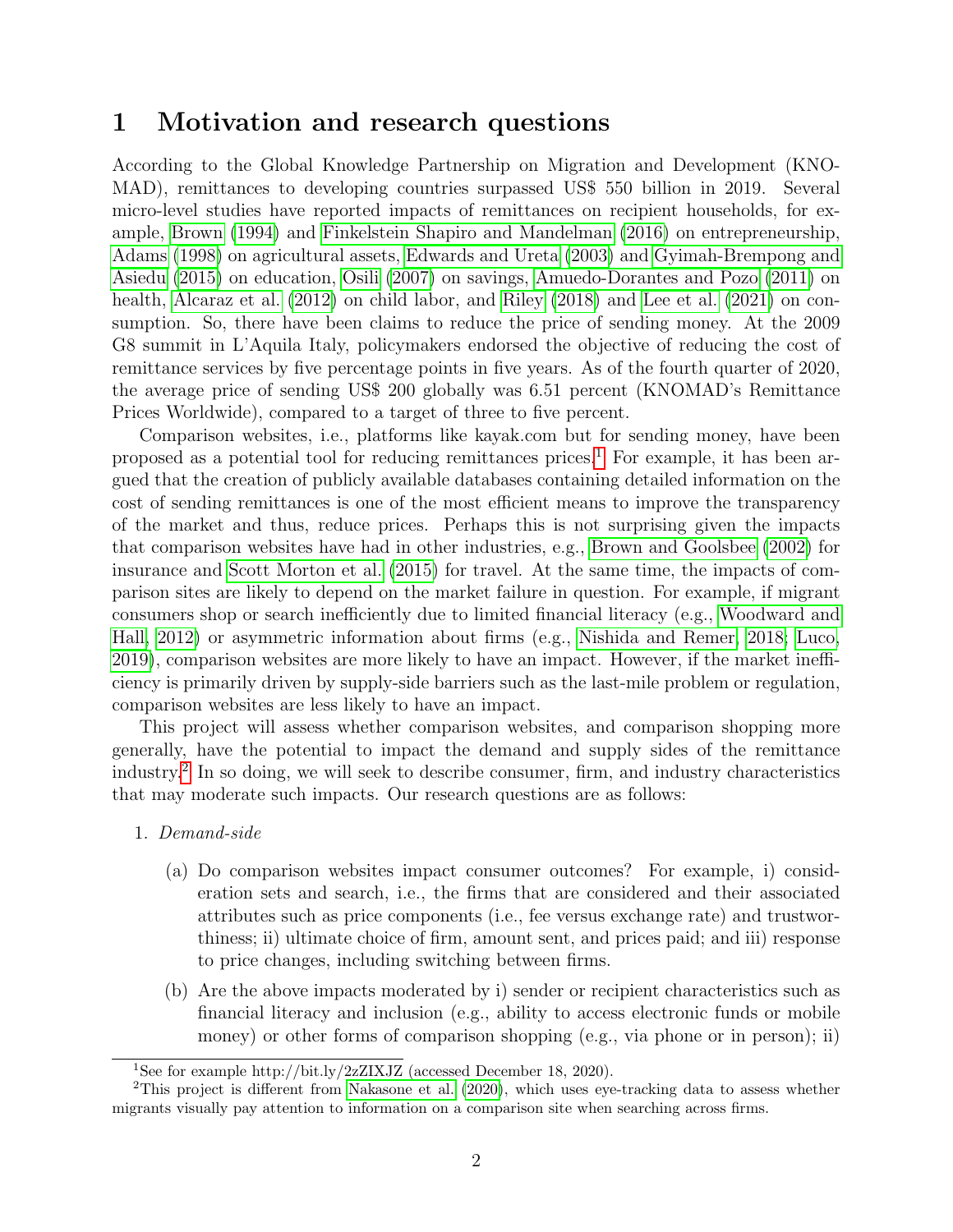firm characteristics such as ease of sending or receiving the funds (e.g., online or in person and density/network of store locations); and iii) industry characteristics such as regulatory barriers or informal channels for sending money?

- 2. Supply-side
	- (a) Do comparison websites impact firm outcomes? For example, i) the marginal cost of providing remittances services and thus, profit margins and ii) firms' market power, which may be affected by consumer characteristics such as financial literacy and inclusion and the firm's coverage network on the sender and recipient ends.
	- (b) Are the above impacts moderated by i) industry characteristics such as regulatory barriers (e.g., anti-fraud and money-laundering) or ii) other types of market inefficiencies such as infrastructural barriers (e.g., last-mile problem)?
- 3. Welfare. What are the potential welfare effects of i) comparison sites and shopping; ii) information interventions; and (iii) other related policy interventions?

Even though we present them separately for tractability purposes, the demand and supply sides of the market are intertwined. Suppose a consumer wants to send money from point A to point B in the formal market and only cares that the funds reach the recipient. Even though several firms may service corridor A-B, the consumer will choose the firm that is most likely to complete the transaction. So, the consumer's choice and firm's market power will be impacted by characteristics such as the firm's trustworthiness and ability to deliver the funds as well as recipient characteristics such as financial inclusion, e.g., whether or not the recipient can receive funds electronically. These issues will further be impacted by industry and corridor characteristics such as regulatory, ease-of-doing-business, and last-mile barriers as well as informal means for sending money.

Given the above and the fact that our ultimate goal is to assess the potential welfare impacts of policy interventions, this project will have three stages. The first stage, which is laid out in this version of the pre-analysis plan (PAP), will exploit existing data to do a first pass on the demand- and supply-side questions. The second stage, which will be pre-registed as an updated version of this PAP, will collect primary data and additional secondary data to pin down causal factors. The final stage will incorporate findings from the first two stages to assess potential welfare impacts through simulations. Stated differently, each stage will inform the design of the next.

Our findings will contribute to the intersection of at least three literatures. First, the impact of information on search and consideration sets (e.g., [Stigler, 1961;](#page-10-5) [Bakos, 1997;](#page-8-3) [Brown and Goolsbee, 2002;](#page-8-2) [Mehta et al., 2003;](#page-9-6) [Baye et al., 2004;](#page-8-4) [Jensen, 2007;](#page-9-7) [Ellison and](#page-9-8) [Ellison, 2009;](#page-9-8) [De Los Santos et al., 2012;](#page-9-9) [Honka, 2014;](#page-9-10) [Scott Morton et al., 2015;](#page-10-2) [Choi](#page-8-5) [et al., 2018;](#page-8-5) [Bai et al., 2020\)](#page-8-6). Second, the potential drivers of remittance sending and prices (e.g., [Beck and Martinez Peria, 2011;](#page-8-7) [Chin et al., 2011;](#page-8-8) [Yang, 2011;](#page-10-6) [Kosse and Vermeulen,](#page-9-11) [2014;](#page-9-11) [Ambler et al., 2014;](#page-8-9) [Ashraf et al., 2015;](#page-8-10) [Torero and Viceisza, 2015;](#page-10-7) [Nakasone et al.,](#page-9-5) [2020\)](#page-9-5). Third, the impact of training on financial decision-making and literacy (e.g., [Gibson](#page-9-12) [et al., 2012;](#page-9-12) [Kaiser et al., 2020\)](#page-9-13). From a methodological standpoint, our work also relates to a growing literature that presents descriptive statistics alongside structural estimates, particularly in development (see for example [Andrews et al., 2020,](#page-8-11) and the references within).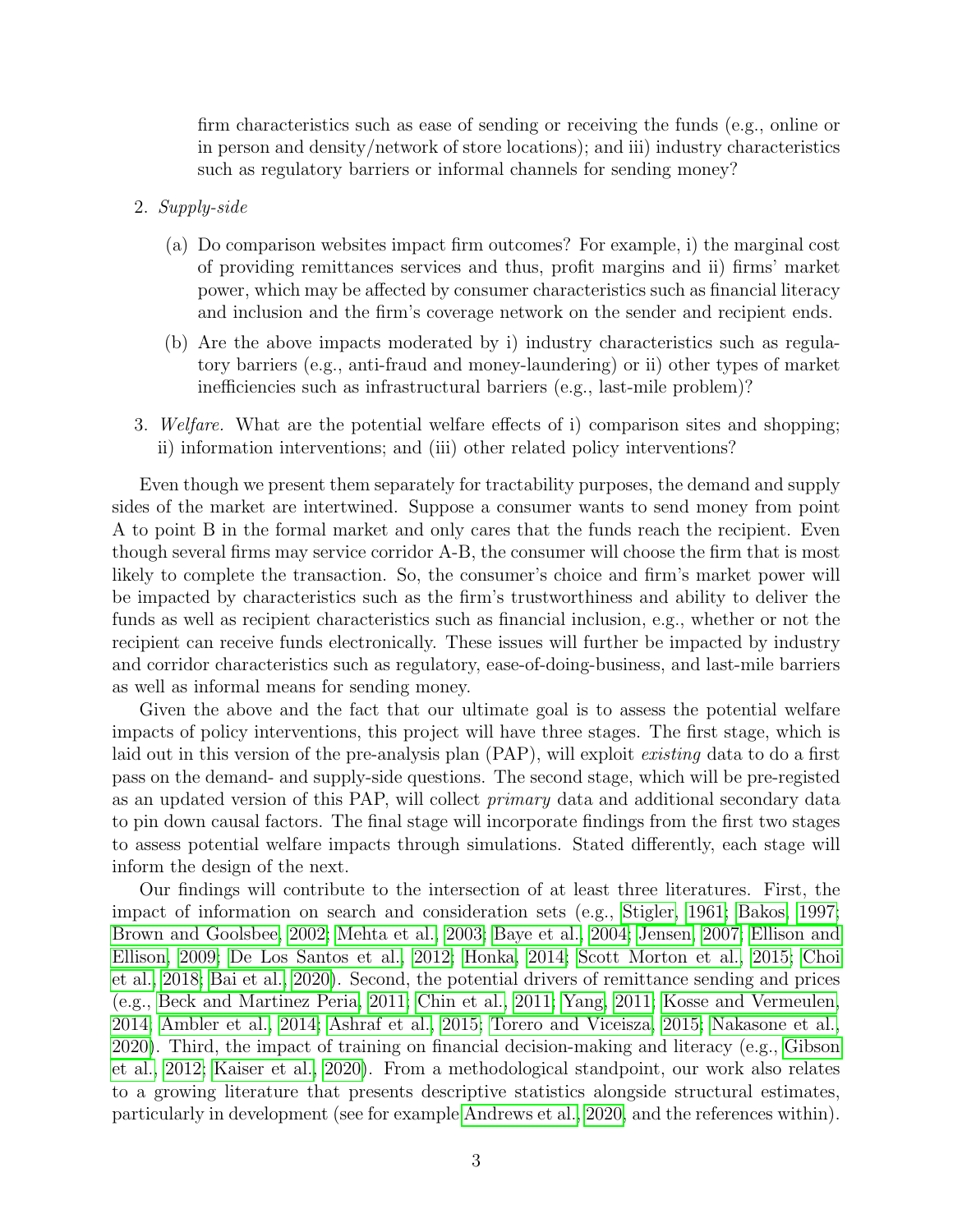### 2 Empirical strategy and data

Since the first stage of this project is exploratory, this section is based on the following principles. First, the empirical strategy is discussed at a high level. I.e., the analysis is likely to expand as we i) gain additional insights from the data and/or ii) get access to new data sources. Second, the analysis will primarily be based on descriptive and summary statistics as well as correlational regressions.

In what follows, let:

- 1. Y be an outcome variable of interest, e.g., consumer search and choices or firm services and prices.
- 2. X be the main independent variable of interest such as awareness, use, and presence of comparison websites or comparison shopping more generally.
- 3. Z be other control variables of interest such as consumer, recipient, firm, corridor, or industry characteristics. While some  $Z$  variables may not exhibit variation at a level where we could include them in a regression, they will still be described to get a sense of how the remittance industry compares to industries where comparison sites seem to have had an impact, e.g., insurance and travel.

In addition to summarizing and describing  $Y, X$ , and  $Z$ , our main strategy will rely on regressions of the following form:

$$
Y = \beta_0 + \beta_1 X + \beta_2 Z + \epsilon \tag{1}
$$

and

$$
Y = \beta_0 + \beta_1 X + \beta_2 Z + \beta_3 X * Z + \varepsilon \tag{2}
$$

The feasibility of these regressions and the level at which they vary (e.g., individual, corridor, type of service, or over time) will depend on the data source in question. The following sections discuss some details dataset by dataset. The information in parenthesis can typically be interpreted as follows: 1) A number is the corresponding survey question; 2) "E" means that the data/variables come from an experiment (e.g., a treatment condition); and 3) otherwise, it references a variable in the respective dataset.

#### 2.1 Remittance Prices Worldwide (RPW)

Details about RPW can be accessed at https://bit.ly/3daRdIX. Possible variables include:

1. Y

- (a) Fee of sending US\$200 from country  $i$  to country  $j$  (cc1 fee)
- (b) Exchange rate margin versus interbank exchange rate of sending US\$200 from country i to country j (cc1 fx margin)
- (c) Total Fee of sending US\$200 from country i to country j (cc1 total cost  $\%$ )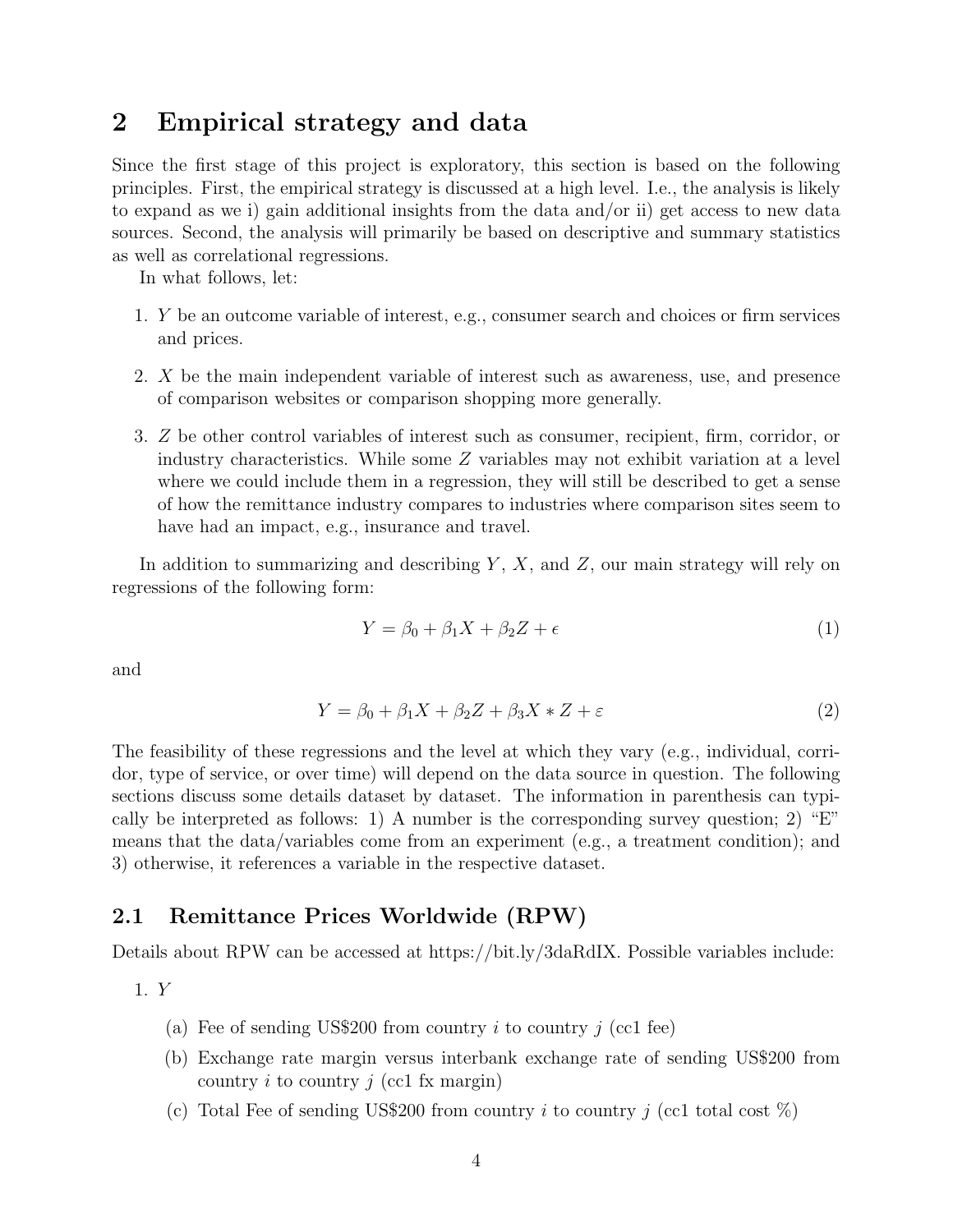- (d) Fee of sending US\$500 from country i to country j (cc2 fee)
- (e) Exchange rate margin versus interbank exchange rate of sending US\$500 from country i to country j (cc2 fx margin)
- (f) Total Fee of sending US\$500 from country i to country j (cc2 total cost  $\%$ )

2. X

- (a) Type of firm (Bank, money-transfer operator/MTO, Non-bank FI, Post-office) (firm type)
- (b) Payment instrument option such as cash, transfer, mobile money, etc. (payment instrument)
- (c) Pickup method option such as cash, home delivery, etc. (pickup method)
- (d) Time for the money to be available for the receiver (speed actual)
- (e) Whether the firm has a low, medium or high level of coverage in the recipient country (Receiving network coverage)

3. Z

(a) Characteristics of the source country and the destination country. RPW includes region and income level, but this information could be complemented by other sources with country level data.

#### 2.2 [Ambler et al.](#page-8-12) [\(2015\)](#page-8-12)

Details about [Ambler et al.](#page-8-12) [\(2015\)](#page-8-12)'s study can be accessed at http://bit.ly/3dewkwi. Possible variables include:

1. Y

- (a) Migrant *i* average 'regular' remittances to target household  $(E3)$  $(E3)$  $(E3)$ <sup>3</sup>
- (b) Migrant i's frequency of 'regular' remittances to target household (E2)
- (c) Migrant i's additional (not regular) remittances to target household  $(E4)$
- (d) Migrant i's average 'regular' remittances to other households (E7)
- (e) Migrant i's frequency of additional remittances to other households (E6)
- (f) Migrant i's additional (not regular) remittances to other households  $(E8)$

2. X

(a) The treatments. Also see Z variables.

3. Z

(a) Migrant i's characteristics such as gender  $(B1)$ , age  $(B2)$ , marital status  $(B3)$ , literacy (B4), education level (B5), children living in El Salvador (B9), number and relation to close relatives living in El Salvador (B12).

<span id="page-4-0"></span> $3$ The authors define "regular" remittances as those sent on a regular basis to help pay for recurring, day-to-day expenses. Target household refers to the household where the selected recipient (student) lives.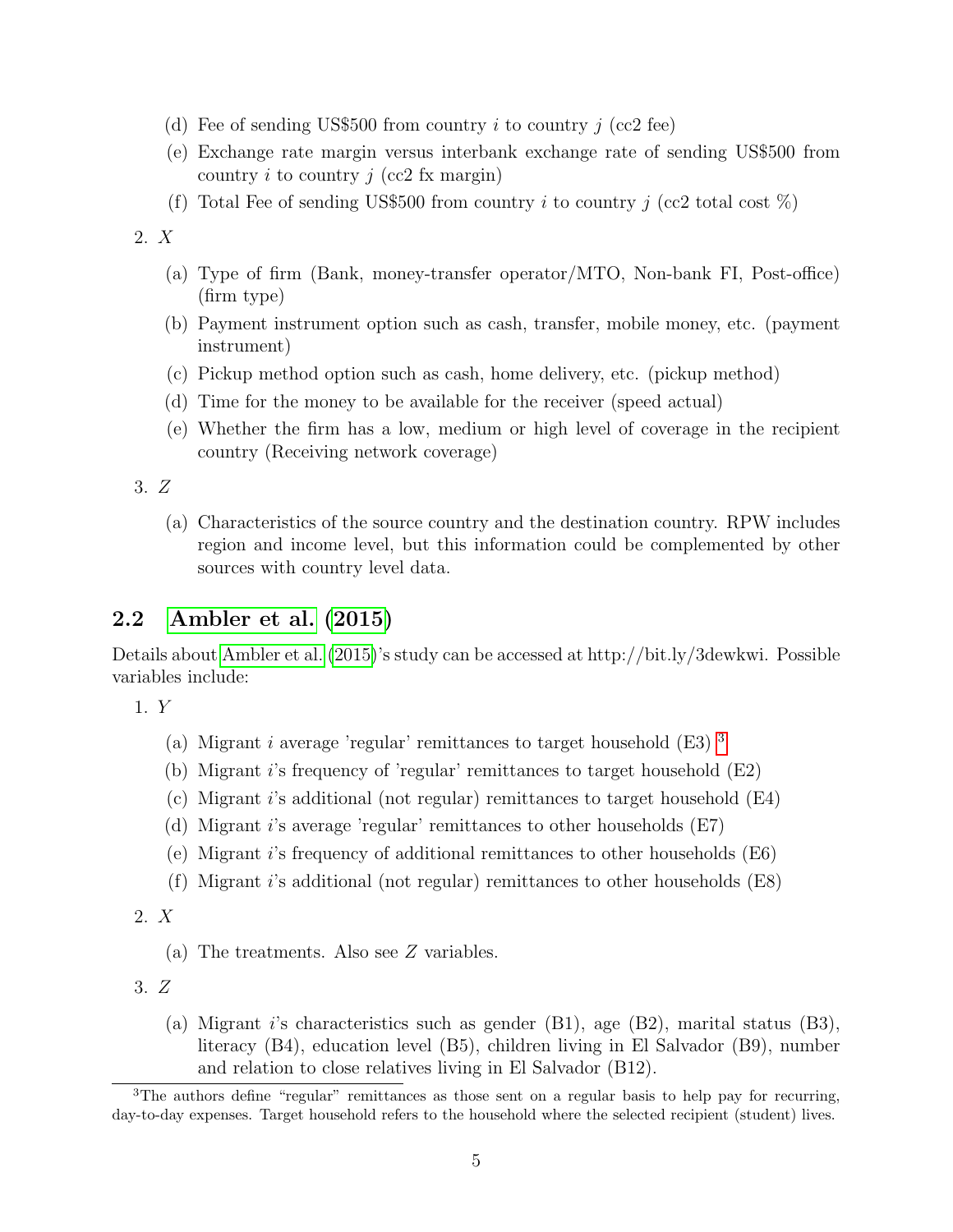#### 2.3 [Ashraf et al.](#page-8-10) [\(2015\)](#page-8-10)

Details about [Ashraf et al.](#page-8-10) [\(2015\)](#page-8-10)'s study can be accessed at https://bit.ly/3pVY6kh. Possible variables include:

1. Y

- (a) Monthly remittances sent by migrant i post-treatment (USremit $_{p2h}$ )
- (b) An aggregation of the balance in savings accounts where only the recipient can withdraw, from 22 months before treatment to 56 months after (savo 22 up to savo56)
- 2. X
	- (a) Account offer for someone in El Salvador (treatment group 1, visita=1)
- 3. Z
	- (a) Migrant i's characteristics such as gender (USfemale), whether i is a US citizen or not (US nat), age (US age), relationship to remittance recipient (parent/child/spouse/other), years in the United States (US years), correct answer to financial literacy questions on compound interest, inflation and mutual fund  $(\text{finlitq1}, \text{finlitq2}, \text{finlitq3}).$

#### 2.4 [Nakasone et al.](#page-9-5) [\(2020\)](#page-9-5)

Details about [Nakasone et al.](#page-9-5) [\(2020\)](#page-9-5)'s study can be accessed at http://bit.ly/3d3c4M3. Possible variables include:

1. Y

- (a) The firm j that individual i chooses (103 or E)
- (b) The amount that individual i sends via firm  $j$  (103)
- (c) The price that individual i pays at firm j for sending a certain amount, possibly as a percent (104)
- (d) Whether the firm j that individual i chooses is the same across the pre-survey and the experiment (103 and E)
- (e) The time that individual i spends prior to making a final choice of firm  $j(E)$

2. X

- (a) Whether individual i is aware of and/or uses comparison sites  $(89-95)$
- (b) Whether individual i comparison-shops generally or in other ways, e.g., via phone or in person (85, 87-88)
- (c) Whether individual  $i$  is exposed to additional information about firm attributes, e.g., trustworthiness and/or delivery speed (E)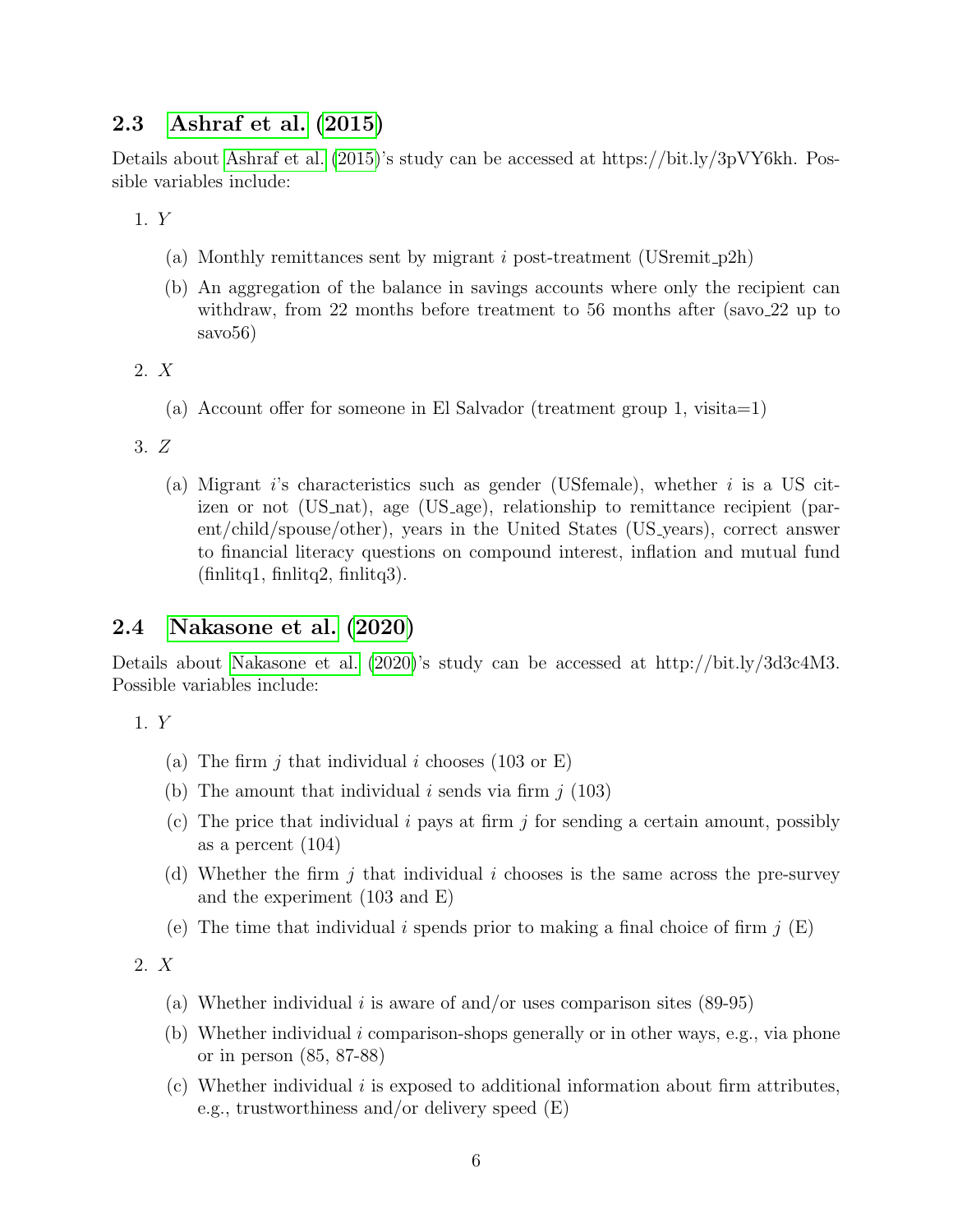3. Z

- (a) Consumer characteristics such as financial literacy (99, 117), financial inclusion (8-9, 96), behavioral characteristics such as trust and risk-taking (113, 80), preferences for remittance attributes (86) and remittance spending (107), and other demographics such as age (11), gender (10), education (73), household size (74), and marital status (75).
- (b) Recipient characteristics such as financial inclusion (97) and ease of accessing funds, e.g., rural or urban location of the recipient (102).
- (c) Corridor characteristics such as the country c that individual i sends to  $(13)$ .

#### 2.5 [Lee et al.](#page-9-3) [\(2021\)](#page-9-3)

Details about [Lee et al.](#page-9-3) [\(2021\)](#page-9-3)'s study can be accessed at http://bit.ly/2OsKNKI. Possible variables include:

1. Y

- (a) Migrant i's total number of remittances (num remittances)
- (b) Migrant i's total number of remittances sent via mobile (mobile money num)
- (c) Migrant i's annual value of remittances (total remittances)
- (d) Migrant i's annual value of mobile money remittances (total bKash remittances)

#### 2. X

- (a) bKash Treatment (treatment)
- 3. Z
	- (a) Migrant i's characteristics such as age, gender, mobile phone ownership, bank account ownership, formal employment, and completion of primary school.
	- (b) Migrant i's receiving household characteristics such as household size, number of children, and subdistrict as well as household head's age, gender, and education.

#### 2.6 Other analyses

As feasible, we will also conduct other analysis. For example:

1. We will try to get a further sense of regulatory and last-mile barriers by using textual analysis (e.g., along the lines of [Calomiris et al., 2020\)](#page-8-13) and replicating the analysis of [Beck and Martinez Peria](#page-8-7) [\(2011\)](#page-8-7). Our main sources will include 1) financial reports of MTOs (e.g., Western Union and MoneyGram), 2) regulatory/policy documents and reports (e.g., Bank of International Settlements/BIS, Consumer Financial Protection Bureau, International Monetary Fund, World Bank, and US Treasury), 3) newsletters of associations and international organizations (e.g., FXC Intelligence, International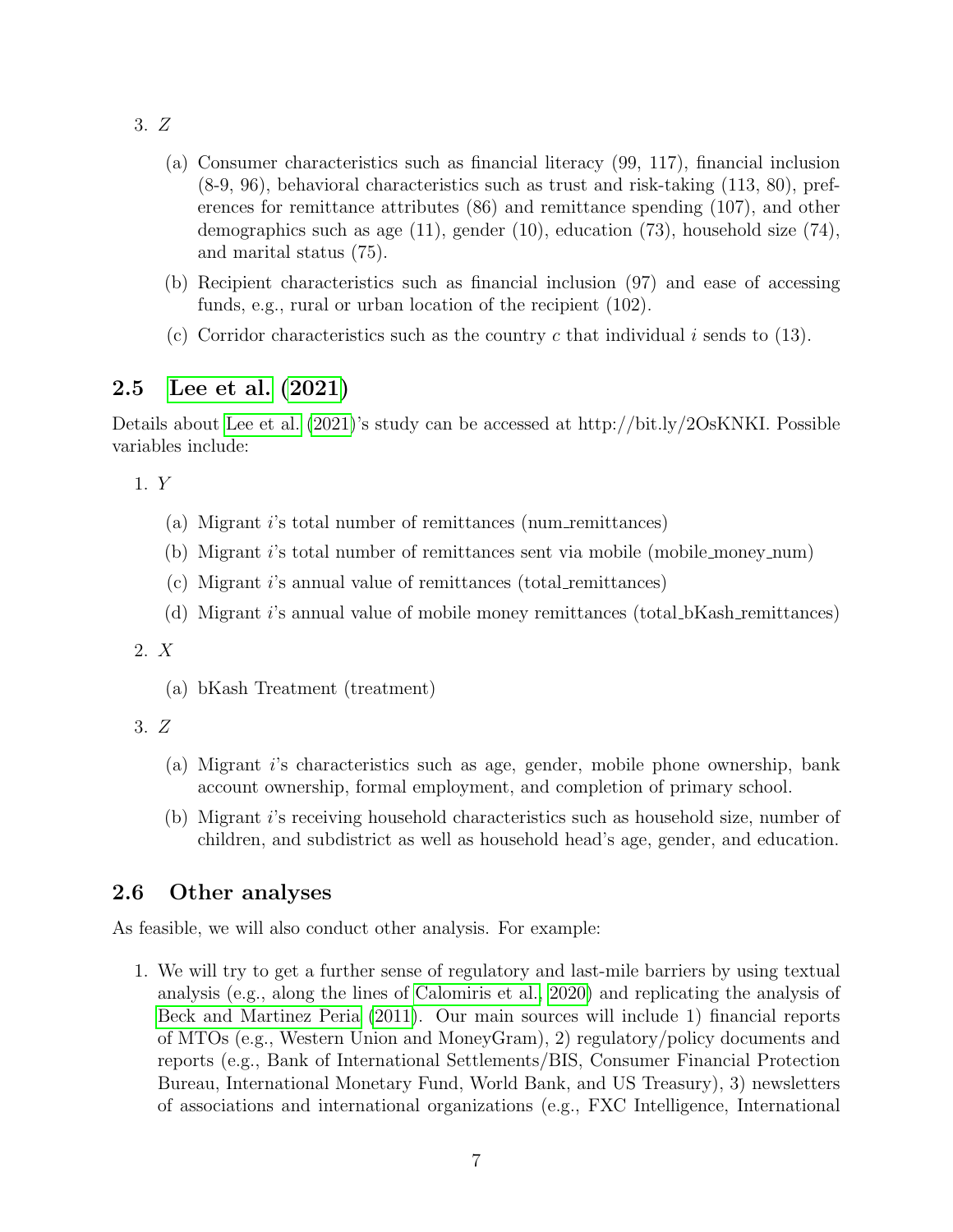Association of Money Transfer Networks, Money Services Business Association, and Financing Facility for Remittances), and 4) datasets such as the World Bank's Global Payment Systems Survey.

- 2. We will document a list of remittance service providers and comparison websites for corridors of interest based on 1) established lists (e.g., RPW), 2) web searches, including blogs (e.g., Platinum Network and International Money Transfer Conferences), and 3) the above newsletters and sources. We will also seek to obtain web traffic statistics for MTOs that have a digital presence and comparison sites through sources such as Google analytics and Alexa.
- 3. We will assess likely generalizability of our findings by comparing certain characteristics (including informality where feasible) across corridors. This will be based on the above sources, in particular RPW, as well as prior literature (e.g., [Kosse and Vermeulen, 2014,](#page-9-11) and the references within).

## 3 Timeline and implementation

The project will progress according to the following approximate timeline (some of which will depend on the evolution of the COVID-19 pandemic and data access):

- Spring-Summer 2021: Stage 1 data analysis + file revised PAP.
- Fall 2021-Fall 2022: Stage 2 data collection and analysis + file revised PAP.
- Spring 2023-Spring 2024: Stage 3 welfare analysis.

## Acknowledgments

We thank audiences at Stanford University (Eddie Lunch and Hoover) for helpful comments. We are particularly grateful to the National Science Foundation for financial support through Excellence in Research award number 1832144. Viceisza is also thankful to the Hoover Institution at Stanford University where he visited as a W. Glenn Campbell and Rita Ricardo-Campbell National Fellow and the John Stauffer National Fellow during the 2020-21 academic year.

## References

- <span id="page-7-0"></span>Adams, Jr., R. H. (1998). Remittances, investment, and rural asset accumulation in Pakistan. Economic Development and Cultural Change  $\frac{47}{1}$ , 155–173.
- <span id="page-7-1"></span>Alcaraz, C., D. Chiquiar, and A. Salcedo (2012). Remittances, schooling, and child labor in Mexico. Journal of Development Economics  $97(1)$ ,  $156 - 165$ .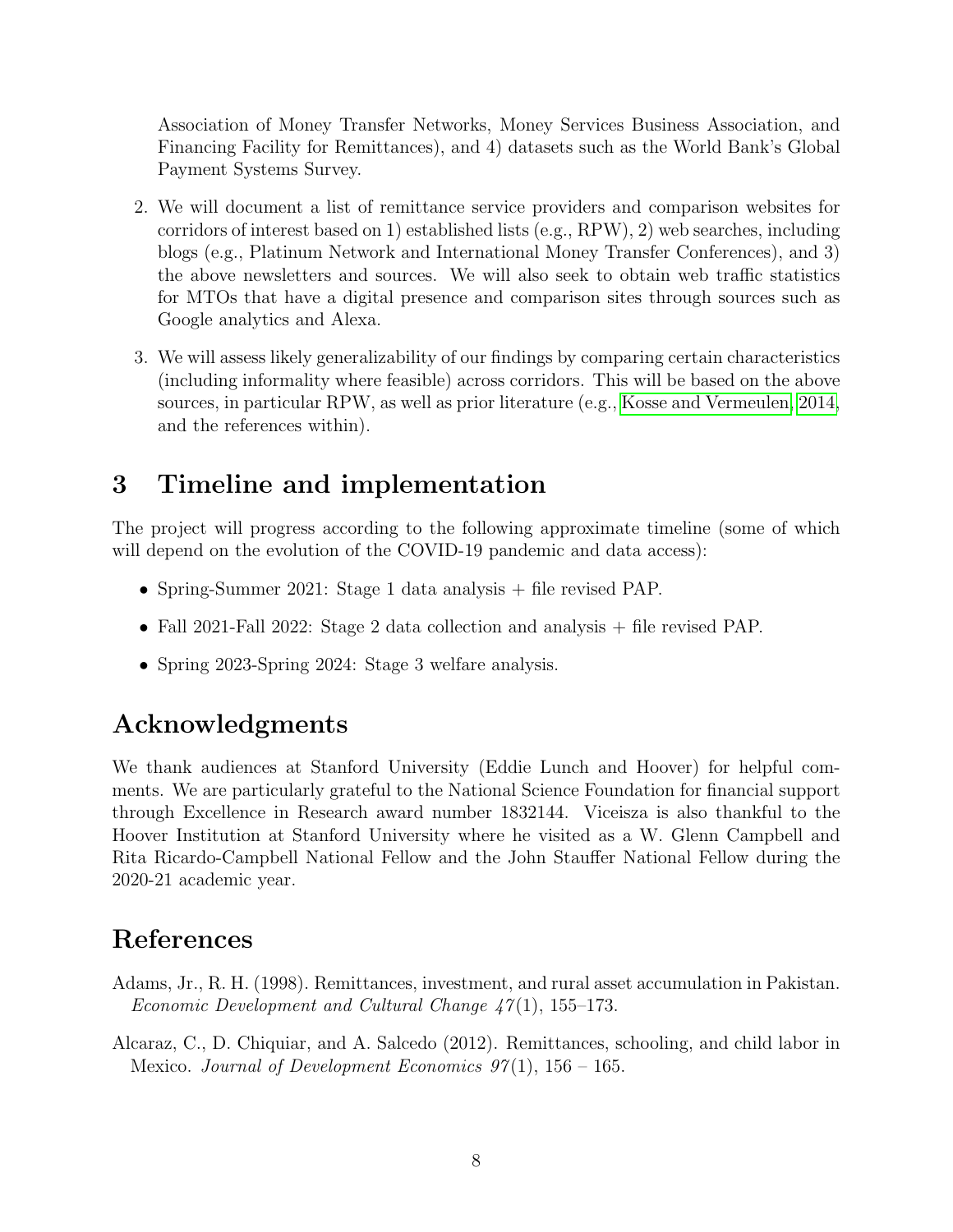- <span id="page-8-9"></span>Ambler, K., D. Aycinena, and D. Yang (2014, September). Remittance responses to temporary discounts: A field experiment among Central American migrants. Working Paper 20522, National Bureau of Economic Research.
- <span id="page-8-12"></span>Ambler, K., D. Aycinena, and D. Yang (2015, April). Channeling remittances to education: A field experiment among migrants from El Salvador. American Economic Journal: Applied Economics  $7(2)$ , 207–32.
- <span id="page-8-1"></span>Amuedo-Dorantes, C. and S. Pozo (2011, March). New evidence on the role of remittances on healthcare expenditures by Mexican households. Review of Economics of the Household  $9(1)$ , 69–98.
- <span id="page-8-11"></span>Andrews, I., M. Gentzkow, and J. M. Shapiro (2020). On the informativeness of descriptive statistics for structural estimates. Econometrica 88 (6), 2231–2258.
- <span id="page-8-10"></span>Ashraf, N., D. Aycinena, C. Martínez A., and D. Yang (2015). Savings in transnational households: A field experiment among migrants from El Salvador. The Review of Economics and Statistics  $97(2)$ , 332–351.
- <span id="page-8-6"></span>Bai, J., M. Chen, J. Liu, and D. Y. Xu (2020, November). Search and information frictions on global e-commerce platforms: Evidence from AliExpress. Working Paper 28100, National Bureau of Economic Research.
- <span id="page-8-3"></span>Bakos, J. Y. (1997). Reducing buyer search costs: Implications for electronic marketplaces. Management Science 43 (12), 1676–1692.
- <span id="page-8-4"></span>Baye, M. R., J. Morgan, and P. Scholten (2004). Price dispersion in the small and in the large: Evidence from an internet price comparison site. The Journal of Industrial Economics 52(4), 463-496.
- <span id="page-8-7"></span>Beck, T. and M. S. Martinez Peria (2011, 05). What Explains the Price of Remittances? An Examination Across 119 Country Corridors. The World Bank Economic Review 25(1), 105–131.
- <span id="page-8-2"></span>Brown, J. R. and A. Goolsbee (2002). Does the internet make markets more competitive? evidence from the life insurance industry. Journal of Political Economy 110(3),  $481-507$ .
- <span id="page-8-0"></span>Brown, R. P. (1994). Migrants' remittances, savings, and investment in the South Pacific. International Labour Review 133 (3), 347–367.
- <span id="page-8-13"></span>Calomiris, C. W., H. Mamaysky, and R. Yang (2020, March). Measuring the cost of regulation: A text-based approach. Working Paper 26856, National Bureau of Economic Research.
- <span id="page-8-8"></span>Chin, A., L. Karkoviata, and N. Wilcox (2011). Impact of bank accounts on migrant savings and remittances: Evidence from a field experiment.
- <span id="page-8-5"></span>Choi, M., A. Y. Dai, and K. Kim (2018). Consumer search and price competition. Econometrica  $86(4)$ , 1257–1281.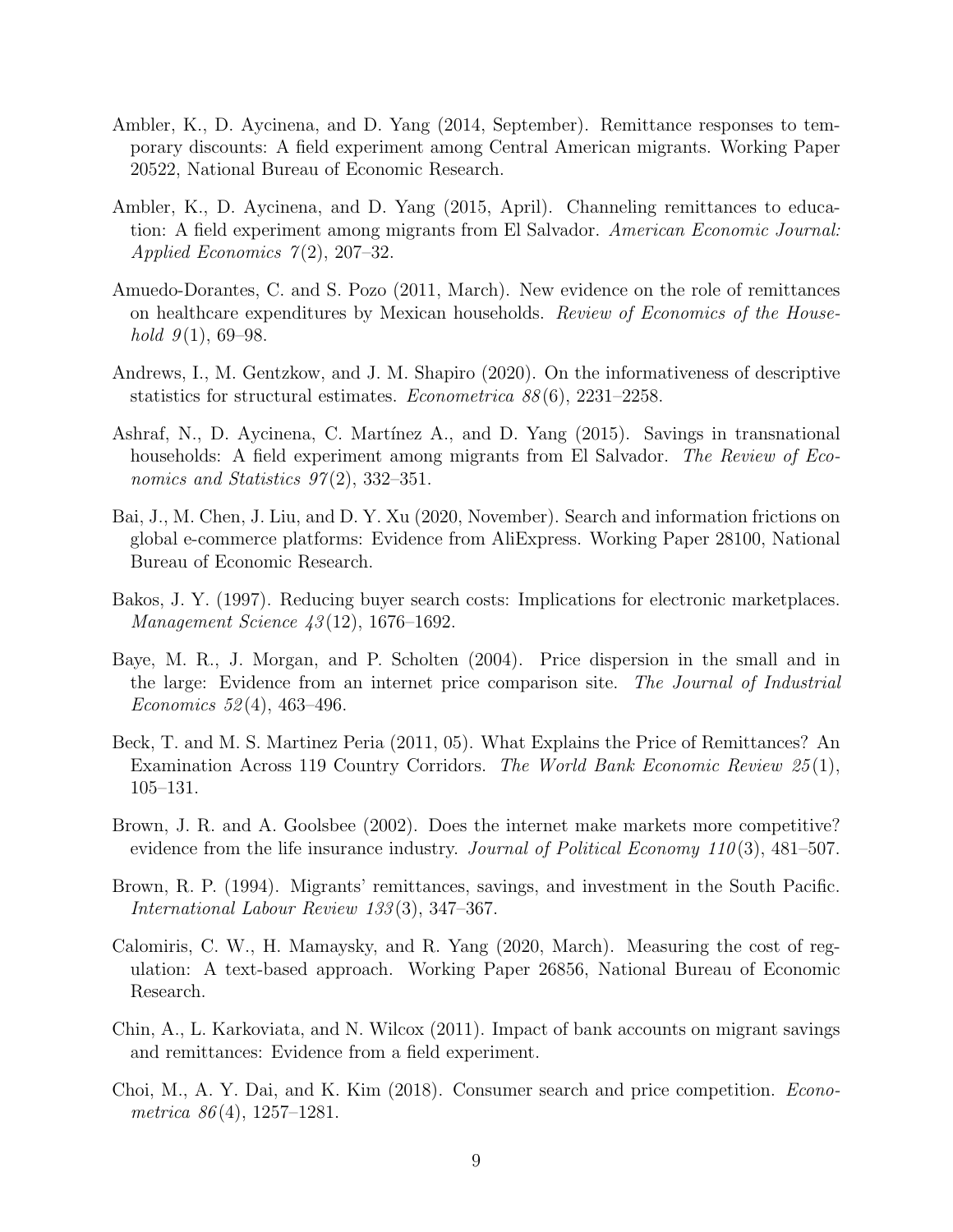- <span id="page-9-9"></span>De Los Santos, B., A. Horta¸csu, and M. R. Wildenbeest (2012, May). Testing models of consumer search using data on web browsing and purchasing behavior. American Economic Review  $102(6)$ , 2955–80.
- <span id="page-9-1"></span>Edwards, A. C. and M. Ureta (2003). International migration, remittances, and schooling: evidence from El Salvador. Journal of Development Economics 72(2), 429–461.
- <span id="page-9-8"></span>Ellison, G. and S. F. Ellison (2009). Search, obfuscation, and price elasticities on the internet. Econometrica  $77(2)$ , 427-452.
- <span id="page-9-0"></span>Finkelstein Shapiro, A. and F. S. Mandelman (2016). Remittances, entrepreneurship, and employment dynamics over the business cycle. *Journal of International Economics 103*, 184 – 199.
- <span id="page-9-12"></span>Gibson, J., D. McKenzie, and B. Zia (2012, 12). The Impact of Financial Literacy Training for Migrants. The World Bank Economic Review 28 (1), 130–161.
- <span id="page-9-2"></span>Gyimah-Brempong, K. and E. Asiedu (2015). Remittances and investment in education: Evidence from Ghana. The Journal of International Trade  $\mathscr B$  Economic Development  $24(2)$ , 173–200.
- <span id="page-9-10"></span>Honka, E. (2014). Quantifying search and switching costs in the us auto insurance industry. The RAND Journal of Economics 45 (4), 847–884.
- <span id="page-9-7"></span>Jensen, R. (2007, 08). The Digital Provide: Information (Technology), Market Performance, and Welfare in the South Indian Fisheries Sector. The Quarterly Journal of Economics 122(3), 879–924.
- <span id="page-9-13"></span>Kaiser, T., A. Lusardi, L. Menkhoff, and C. J. Urban (2020, April). Financial education affects financial knowledge and downstream behaviors. Working Paper 27057, National Bureau of Economic Research.
- <span id="page-9-11"></span>Kosse, A. and R. Vermeulen (2014). Migrants' choice of remittance channel: Do general payment habits play a role? World Development 62, 213 – 227.
- <span id="page-9-3"></span>Lee, J. N., J. Morduch, S. Ravindran, A. Shonchoy, and H. Zaman (2021, January). Poverty and migration in the digital age: Experimental evidence on mobile banking in Bangladesh. American Economic Journal: Applied Economics 13 (1), 38–71.
- <span id="page-9-4"></span>Luco, F. (2019, May). Who benefits from information disclosure? the case of retail gasoline. American Economic Journal: Microeconomics 11 (2), 277–305.
- <span id="page-9-6"></span>Mehta, N., S. Rajiv, and K. Srinivasan (2003). Price uncertainty and consumer search: A structural model of consideration set formation. Marketing Science 22 (1), 58–84.
- <span id="page-9-5"></span>Nakasone, E., M. Torero, and A. Viceisza (2020, September 8). Neuroeconomics for development: Eye-tracking to understand migrant remittances. AEA, RCT Registry.